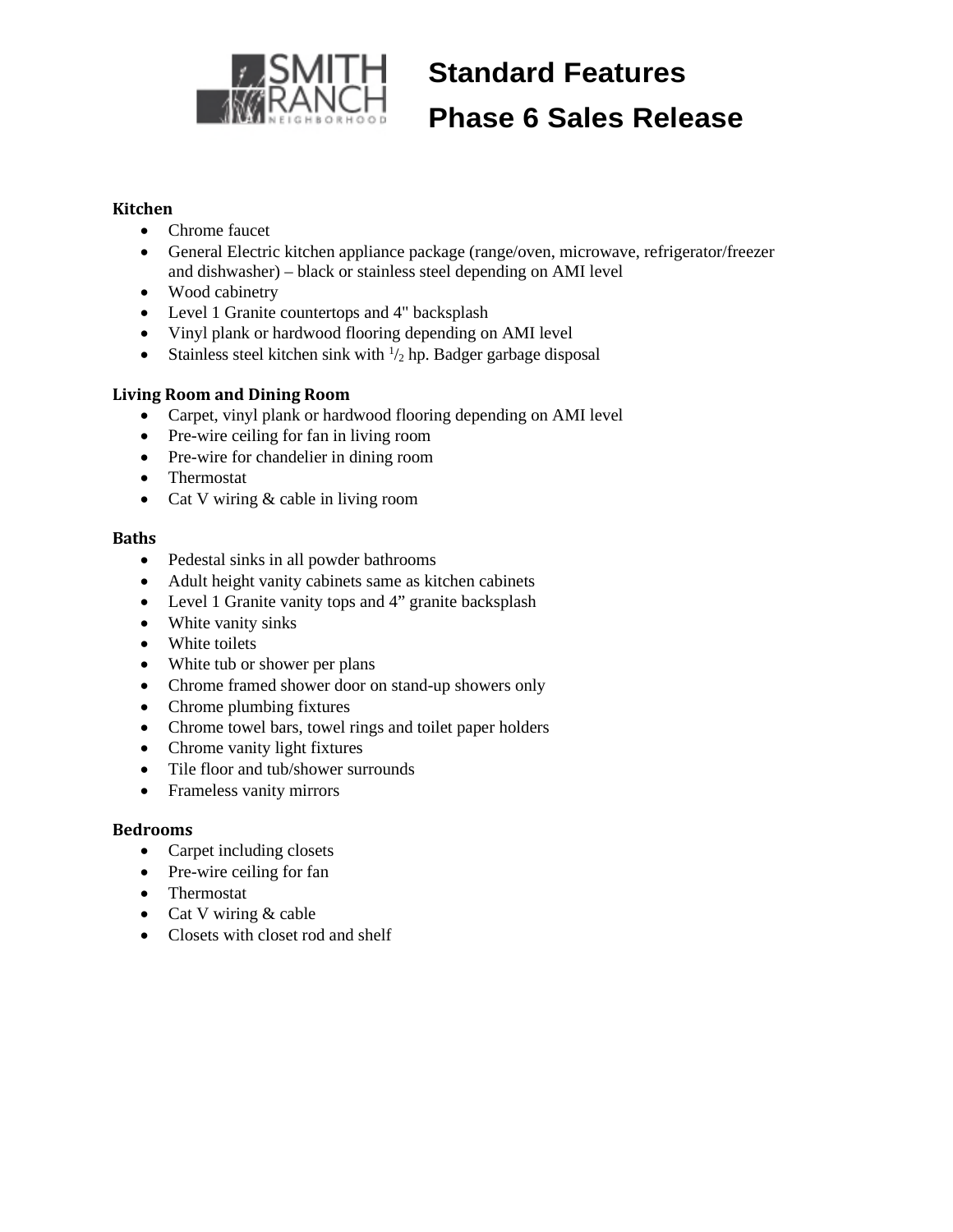

# **Standard Features Phase 6 Sales Release**

### **Laundry Room**

- Side by Side or Stackable washer/dryer per plans
- Tile floor

#### **Garages per Plans**

- Sloping garage floor for drainage
- 1 remote per garage bay
- In-floor heat and thermostat
- Garage walls smooth finish (no texture, no paint)
- Cold water spigot in garage or mechanical room

#### **Mechanical systems**

- In-floor radiant heat throughout with multiple thermostat-controlled zones
- High efficiency, wall hung natural gas boiler
- 40-gallon or 60-gallon (60-gallon when 3 or more full bathrooms) sidearm hot water storage tank

#### **Interior Features**

- In-floor radiant heat
- Chrome door and bath hardware, plumbing fixtures and bathroom light fixtures
- Wood cabinetry with chrome pulls
- Painted trim and doors throughout
- Interior paint one color for all walls and ceilings in finished living areas
- Pre-wire for dining room chandelier
- Pre-wire for ceiling fans in living room and all bedrooms
- Hand textured drywall
- Carpeted stairs
- Solid insulated  $\frac{1}{2}$  light front door
- LED lights

#### **Exterior Features**

- Cementitious, low-maintenance siding
- Rough sawn timber accents
- Architectural asphalt shingle roof
- Rusty corrugated metal accents
- Exterior decks or patios per plans
- Low E windows
- Approved landscape plan to include trees  $&$  shrubs